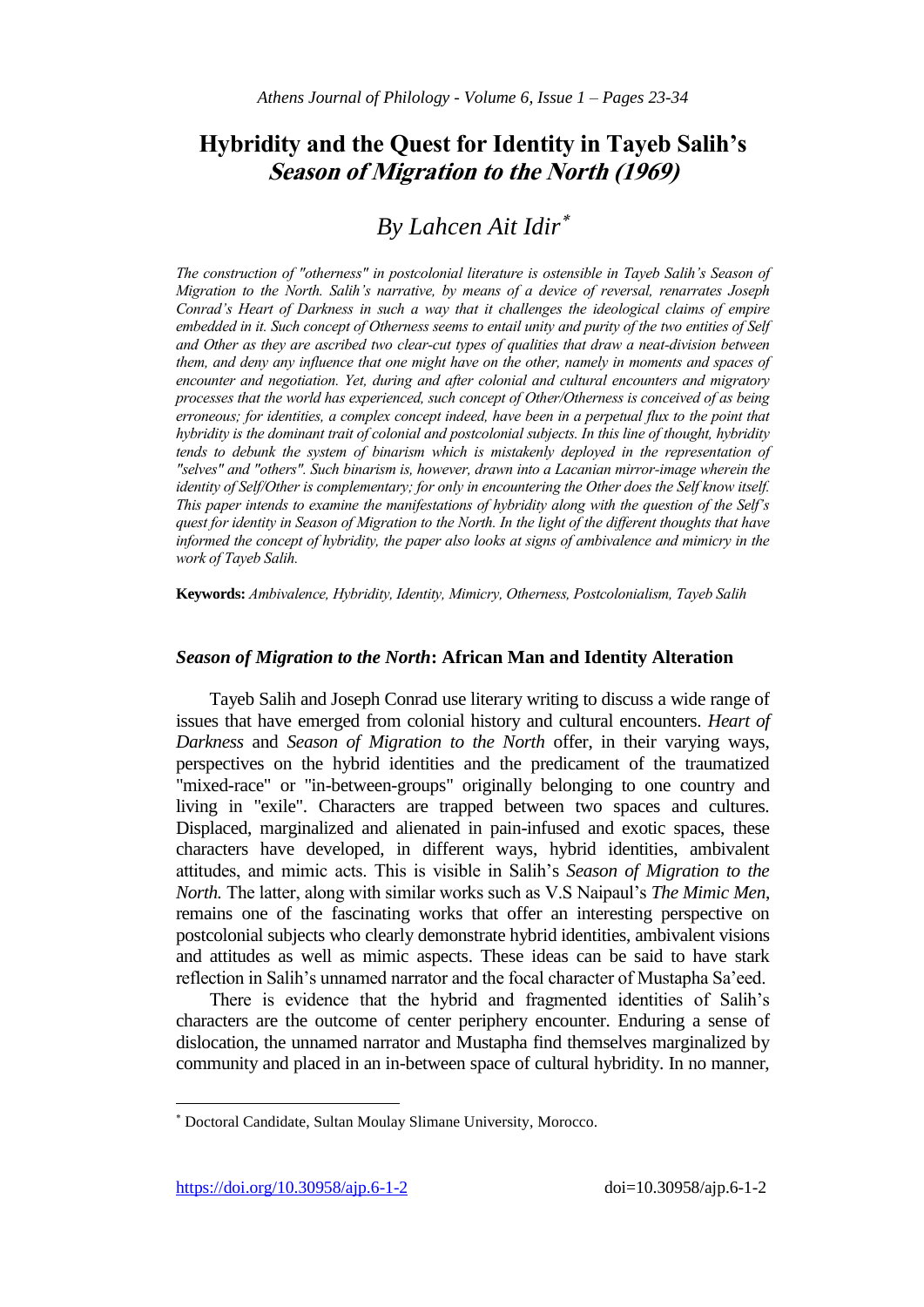the hybridizing process has turned characters into strangers and alienated people; be they in the English metropolis or in their own homes, particularly after their return to Africa. On this basis, this section investigates the aspects of cultural hybridity in Salih's narrative through the lens of Homi K. Bhabha's theorization of concepts like "hybridity", "mimicry", "ambivalence" and "in-betweenness". In doing so, it will be clear that Salih's ambivalent text opens a space wherein the borders between self and other are effaced, and wherein hybridity remains the distinctive feature of the identity of the (post)colonial subjects, hence "rejecting cultural paradigms of purity, singularity, and alterity" (Geesey 1997: 130). In this way, Salih's narrative will be dissected as it sets out to go beyond the classical view of identity. Deconstructed on the basis of postmodern and postcolonial thought, the essentialist mode of thinking about identity proves to be mistaken, for identities are in a perpetual flux, and the contact between self and other is always in a case of becoming.

#### **Dislocation and Hybrid Identities**

Perhaps the paramount point of entry to the examination of aspects of cultural hybridity in *Season of Migration to the North* is to give some biographical notes on the unnamed narrator and Mustapha Sa'eed who are good instances of hybrid characters. First, Mustapha spends most of his life dislocated and without a fixed abode; he is born in Sudan wherein he gets his preliminary education in the colonial school, and then he moves to Egypt and has his first contact with the European Man. Having spent some time in Egypt, Mustapha then moves to England wherein he gets his PhD and teaches economics at Oxford University. It is also in England that Mustapha has immense contact with European culture, and wherein he "got to know the pubs of Chelsea, the clubs of Hampstead, and the gatherings of Bloomsbury. [And he] would read poetry, talk of religion and philosophy, discuss paintings" (Salih 1969: 29-30). Nicknamed the "black Englishman" (Salih 1969: 52), a significant name that is revelatory of his hybrid identity, "Mustafa Sa'eed was the first Sudanese to marry an English woman, in fact he was the first to marry a European of any kind…he took himself off abroad long ago. He married in England and took British nationality" (Salih 1969: 55-56). Certainly, Mustapha's dislocation in England and his extensive contacts with white women have made of him a man of two identities and cultures. All of these facts provide legitimacy to assume the cultural hybridity of Mustapha who belongs nowhere; for he is of an Arab-African origin and lives in the metropolitan center by whose culture Mustapha becomes highly influenced. It is in this sense that Mustapha loses his native identity and embraces multiple identities. Yet, as it shall be made clear later, Mustapha's hybrid identity results in his enduring a traumatic experience and self-dividedness, notably after his return to his native village, in a way reminiscent of Conrad's Kurtz in *Heart of Darkness* wherein the white man's homelessness and his being trapped between two cultures have led to his loss of self, and his tragic death.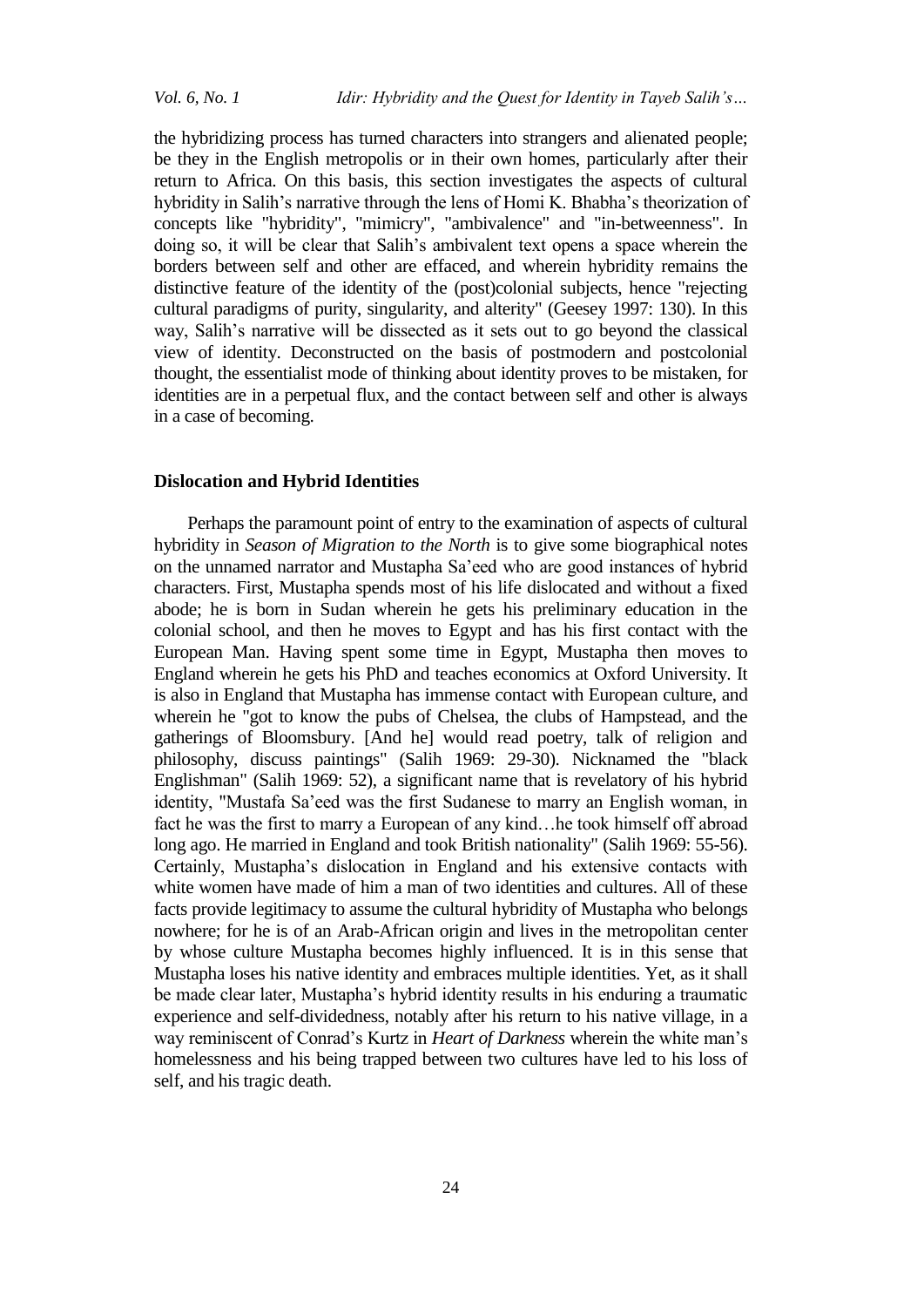Similar to Mustapha, the unnamed narrator's identity is culturally hybrid. Displaced in England, the unnamed narrator is a Sudanese man who returns to his people in Africa after seven years of stay and study in England wherein he gets a PhD in English poetry. The unnamed narrator's sojourn and education in the west is suggestive of the western cultural influence on him and on his native identity. On this basis, the unnamed narrator, a product of two experiences and cultures, remains a good example of cultural hybridity in *Season of Migration to the North.*  Yet, although the unnamed narrator "has been similarly affected by the cultural 'contact' between England and the Sudan, [he] is at first unwilling to acknowledge this reality" (Geesey 1997: 129). In fact, Salih's narrative teems with many instances that account for the unnamed narrator's rejection of his cultural hybridity and his insistence on his and his own people's purity. One of the passages that hint at this idea of the narrator's denial of his cultural hybridity reads as follows:

I heard the cooing of the turtle-dove, and I looked through the window at the palm tree standing in the courtyard of our house and I knew that all was still well with life. I looked at its strong straight trunk, at its roots that strike down into the ground, at the green branches hanging down loosely over its top, and I experienced a feeling of assurance. *I felt not like a storm-swept feather but like that palm tree, a being with a background, with roots, with a purpose*. (Salih 1969: 2) [Emphasis mine]

Evidently, the narrator appears to refuse his hybridity or any cultural effect of Europe on him during his stay in England. This idea finds expression in the comparison which the narrator draws between the "palm tree" and his "sense of self". More than this, the narrator strives hard to confirm that he has a cultural background and a belonging, and that he is not uprooted. To further evince his sense of belonging to his native village, "the narrator first takes his fixed role in the village of his ancestors, namely his grandfather's, for granted" (Stampfl 2009: 170). Yet, such sense of belonging and attempts to reintegrate in his "pays natal" are disturbed after his encounter with the colonial culture of the Europeans. It is at this juncture that the narrator comes to realize his hybrid identity, notably after his digging into Mustapha's life story as Geesey clearly states:

The narrator too has been similarly affected by cultural "contact" between England and the Sudan, but he is at first unwilling to acknowledge this reality. Only through his exploration of Mustafa Sa'eed's account of his life does the narrator come to understand more fully the nature of cultural contact and contamination between Sudan and its former colonial power. (Geesey 1997: 129)

Geesey's notes remain important for they unveil the narrator's hybrid identity. In fact, the narrator's attempt to hide his hybridity is of no avail, especially after his "exploration of Mustapha's account", and his encounter with him. It is at this moment that the narrator realizes his cultural hybridity as he is a product of two experiences and cultures between which he is "trapped". In one of the narrator's meetings with Mustapha, the latter provides statements that go beyond the purity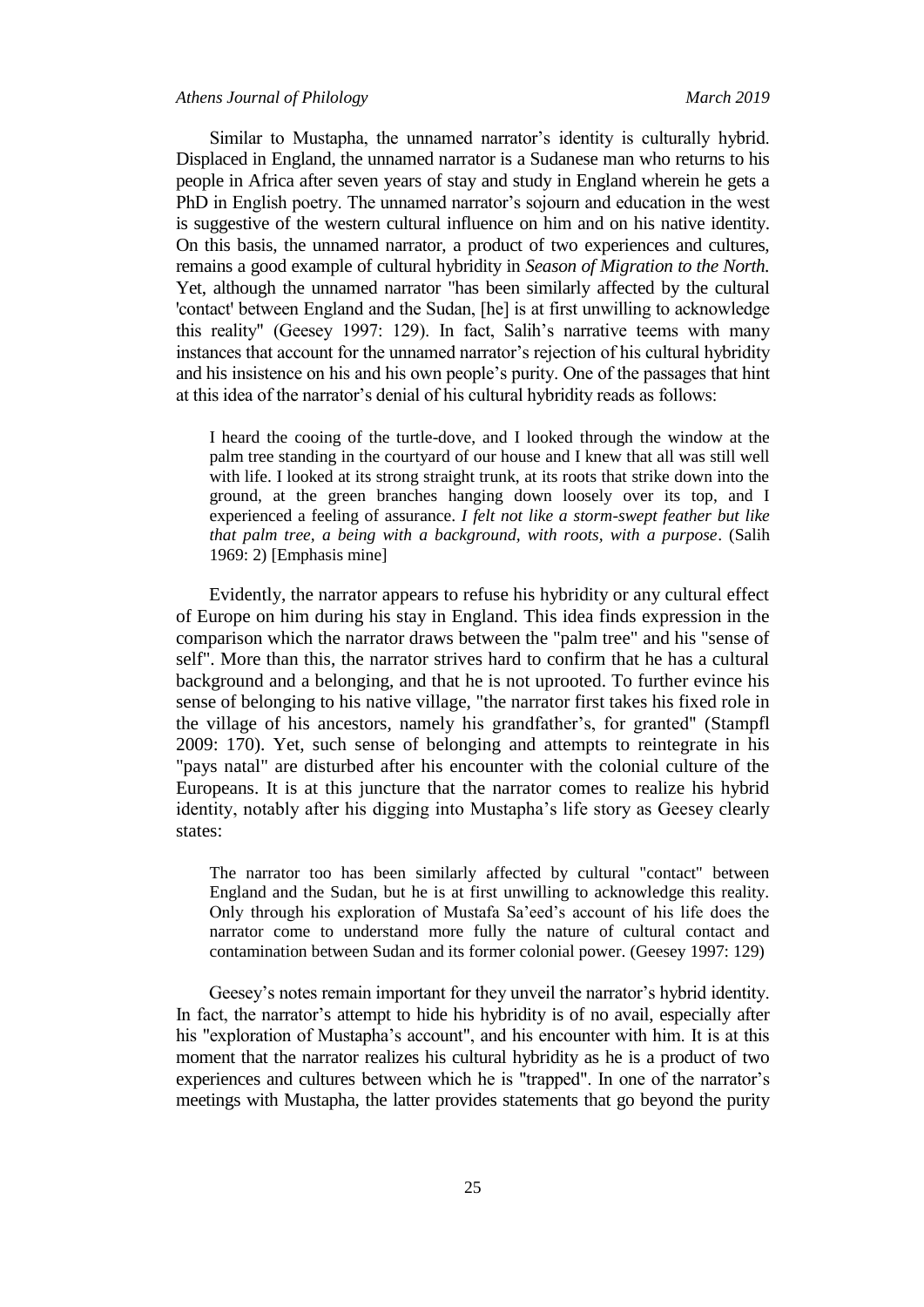of cultures and identities in such a way that debunks the narrator's perception of identity as being fixed. Digging around a palm tree, Mustapha tells the narrator that "some of the branches of this tree produce lemons, others oranges" (Salih 1969: 15). Certainly, Mustapha's statement is very telling as it contains signs that reveal cultural hybridity. Similar to the tree which gives birth to two different types of fruits, Mustapha and the narrator belong to two spaces, cultures, and identities. More than this, Mustapha's statement challenges the western essentialist view of identities as being characterized by fixity and changelessness. Rather, identities, as the postcolonial thought has suggested, are fragmented; for "the experience of migration or of exile has become…emblematic of the fissured identities and hybridities generated by colonial dislocation" (Loomba 1998: 180). In this, Salih's characters' migration, exile, and dislocation, are all important factors that have provided a fertile environment for their development of fragmented and hybrid identities, hence the loss of pure identity and self. In keeping with the examples of Mustapha and the narrator, the occurrence of hybridity in their case has led to serious repercussions and conflicts within their "selves" to the point that they feel a sense of alienation, strangeness, and nonbelonging, all of these have resulted in their ongoing quest for identity and their tragic ends. These ideas will be dwelt on in details in the coming paragraphs that will deal with ambivalence, mimicry and quest for identity.

With regard to the cultural hybridity of Salih's characters, it is perhaps safe to assume that Hosna, Mustapha's native wife, is also culturally hybrid. The evidence for this idea resides in the fact that she seems to be influenced by Mustapha's western modern frame of mind in that she tries to rebel against the African traditions and the African patriarchal mode of thought. This idea can be extrapolated from her rebuff to the suggestion of Wad Rayyes's marriage. Yet, although, as the narrator informs Wad Rayyes, Hosna threateningly rejects any marriage after the death of her husband Mustapha, Wad Rayyes, who "burst [s] out into a crazy fit of rage" (Salih 1969: 97) expresses his anger at the narrator and he insists that "She'll marry me whatever you or she says or does. Her father's agreed and so have her brothers. This nonsense you learn at school won't wash with us here. In this village the men are guardians of the women" (Salih 1969: 98). Certainly, Wad Rayyes's statement is illustrative of the phallocentric domination of men in the post-independence Sudan society against which rebellion is exhibited on the part of "Hosna, Mustafa's wife, [who] had become in some measure westernized through contact with him" (Makdisi 1992: 819). Indeed, her murder of Wad Rayyes and her killing of herself can be read as an attempt to liberate the frame of thinking that she has acquired from Mustapha and whereby she supports women's struggle for their existence and against "the extreme side of traditionalism" (Makdisi 1992: 819) incarnated in the character of Wad Rayyes. Although she has never been dislocated or experienced any migratory movement, her acts can be interpreted as indexes of cultural hybridity. In the main, culturally hybrid, Salih's characters are representative of what Fanon has qualified as black skin/white masks; of African origin, Salih's characters adopt the western frame of mind in such a way that accounts for the fact that colonial identities are in a perpetual flux, particularly in the postcolonial world. This latter idea challenges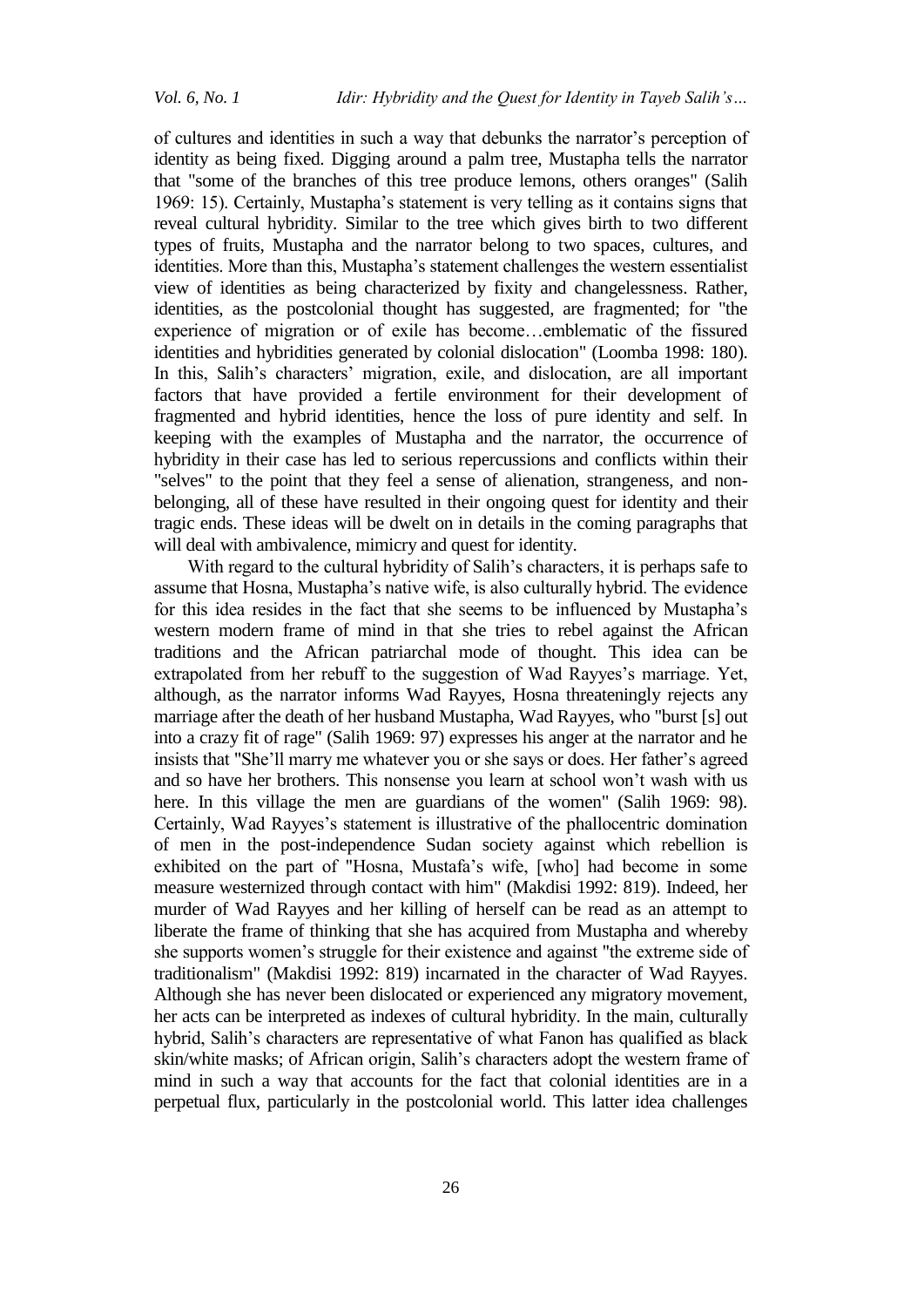the Manichean perception with regard to identities. Yet, characters' hybrid identities and the situation of being torn between two identities and worlds have led to their endurance of a traumatic and painful experience along with a psychological disturbance.

## **Signs of Ambivalence in** *Season of Migration to the North*

There are perceptibly many issues that relate *Season of Migration to the North*  to *Heart of Darkness.* Certainly, Conrad's Marlow constructs in different contexts and towards different characters unsure and ambivalent statements which are evocative of his perplexity, hence his, conscious or unconscious tendency to efface any borders built between the self/otherness on the basis of language, culture and civilization. More fascinating to note is the fact that his ambivalent attitudes are expressed not only towards Africans but also towards his white fellows, particularly in his quest for identity and his dark side reflected in the elusive character of Kurtz. Just like Conrad's narrative, Salih's narrative teems with enough statements that exhibit the African characters' "mixed feelings through the essential dichotomies marking the lives of émigrés…love-hate relationships, contradictions between 'self' and 'other' native-alien clash of cultures, hybridity…sense of alienation and ultimate disillusionment" (Kumar 2011: 1). In this sense, Salih's Mustapha and the narrator remain good examples of postcolonial subjects' ambivalent feelings and attitudes. Interesting to note is that ambivalence is clear in Salih's characters with regard to their relationships with one another and with the European wo/men. To illustrate, let's consider the following excerpt from the outset of the novel when the narrator is faced with a couple of questions by people of his native village upon his return from Europe. Parenthetically, the villagers' questions revolve around the idea whether Europeans are like them or different from them. The narrator's response reads as follows:

I told them [the villagers] that Europeans were, with minor differences, exactly like them, marrying and bringing up their children in accordance with principles and traditions, that they had good morals and were in general good people…just like us they are born and die, and in the journey from the cradle to the grave they dream dreams some of which come true and some of which are frustrated; that they fear the unknown, search for love and seek contentment in wife and child; that some are strong and some are weak… (Salih 1969: 3)

The passage above deconstructs and effaces borders of difference between Africans and Europeans. In this sense, the narrator's attitude springs from his growing awareness of the fact that the construction of the Otherness of different people, hence their exclusion from the community of "selves", is unfounded and is typical of essentialist thinking which has, in turn, proved to be devoid of any basis of validity. Certainly, the images of Africans and Europeans are represented as being almost the same but with slight differences. This is to underline the pluralistic feature of (post) colonial subjects, hence to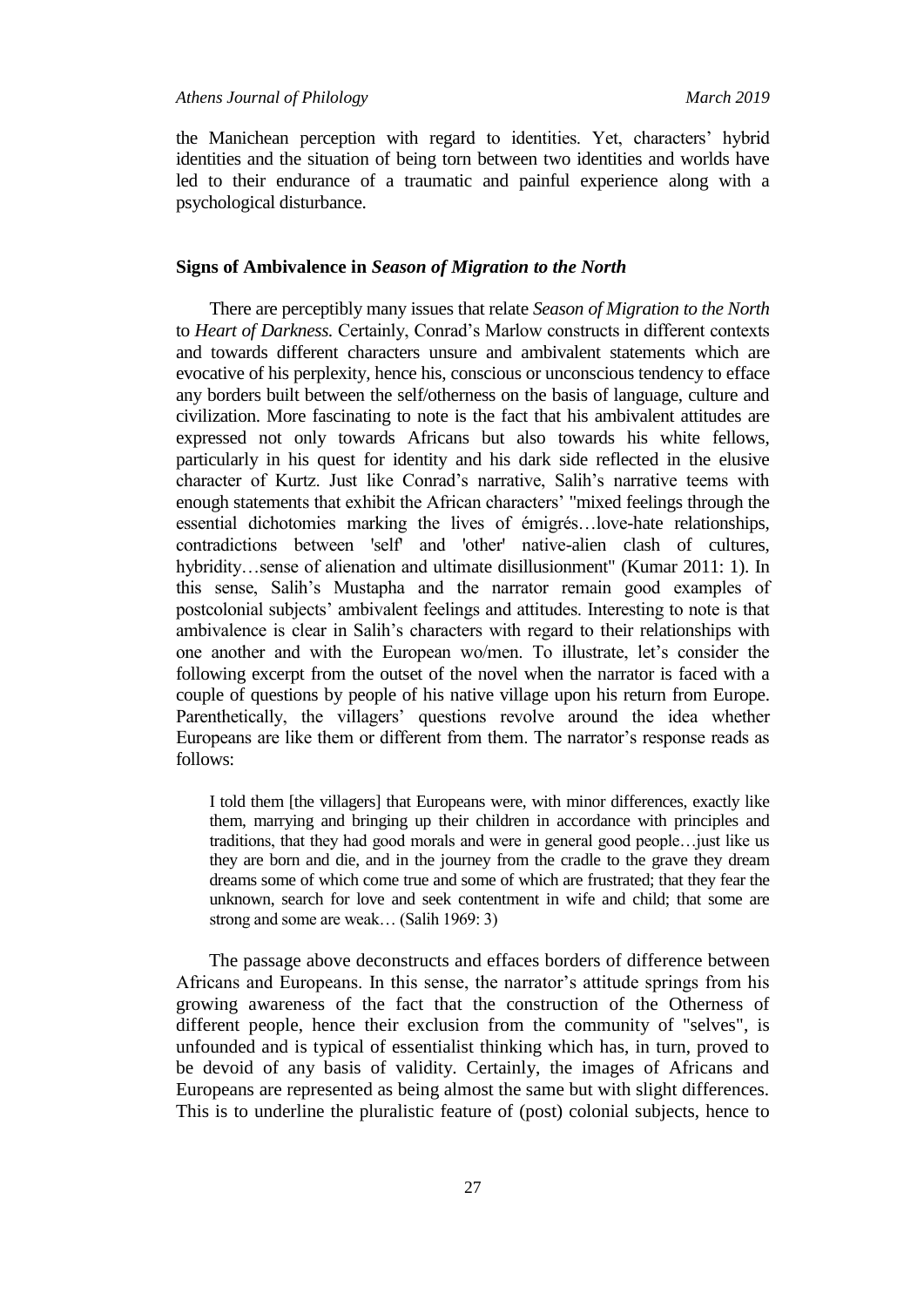go beyond the essentialist way of seeing identities as pure "selves" and pure "others". Salih's text thus rests on ambivalence and hybridity which refute the monolithic perception of identities, and underline the fact that the self's and other's identities are complementary. The argument here foregrounds the role that the other plays in defining the self. Hence, it is only in coming across the other does the self come to terms with itself as the Lacanian idea on the mirrorimage has underlined. Seen in this light, no less striking is, as the above passage evidences, the narrator's tendency to negotiate identity beyond the scope that the essentialist Manichean thought has drawn.

Following the same line of reasoning, important to note is the fact that Salih's text carries within it many elements that testify to its ambivalence, and its contradictory attitudes towards the white man. Passages that are accountable for this idea pervade the whole narrative. The subsequent extract can be seen as a good case in point wherein the narrator shows, in sheer contradistinction to Mustapha, indifference with regard to the European man and the British colonizer:

I too had lived with them. But I had lived with them superficially neither loving nor hating them….Over there is like here, neither better nor worse. But I am from here, just as the date palm standing in the courtyard of our house has grown in our house and not in anyone else's. The fact that they came to our land… Sooner or later they will leave our country just as many people throughout history left many countries. The railways, ships, hospitals, factories and schools will be ours and we'll speak their language without either a sense of guilt or a sense of gratitude. (Salih 1969: 49)

Once again, the narrator's attitude rests on both ambivalence and indifference. Striking is the narrator's tendency to efface walls of difference that are built between Europe and Africa. In fact, affinities between the two entities are highlighted and not disregarded. More than this, in contradiction to Mustapha who exhibits a profound impulse for exacting revenge on the white men for the harm they have done to Africa and Africans, the narrator, as the passage shows, holds an attitude which runs counter Mustapha's and in such a way that, as Shaheen states, weakens "the conflict of cross-culture between the Arab-African background of South and the new environment of the North" (Shaheen 1985: 163). Certainly, the narrator's above attitude with regard to the white colonizers is conspicuous in so far as the ambivalent feature of Salih's text is concerned. Salih's text carries within it elements that either express ambivalence. In keeping with this very question, the narrator's statement that "we will speak their [the white man's] language without either a sense of guilt or a sense of gratitude" remains very telling. Indeed, this statement testifies to the narrator's contradictory impulse to that of Mustapha who, as previously noted, has expressed concern about the European man's language in that it is emblematic of a source of threat to the African language and identity. Evident also in the above passage is the narrator's enhanced a sense of belonging to his native country. This idea can be said to have reflection in the statement "But I am from here", a telling statement which accounts for the narrator's quest for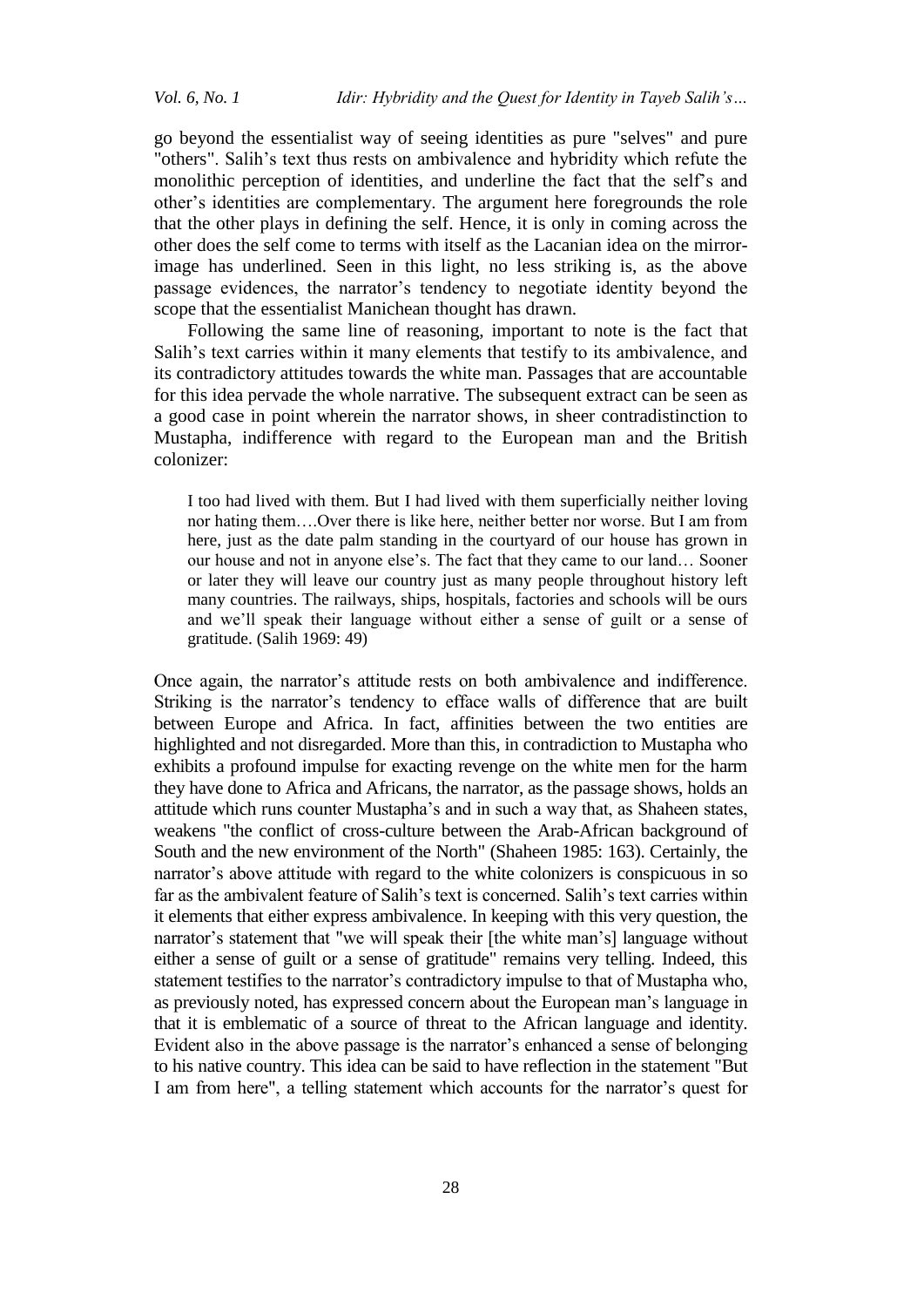origin. Yet, as the following excerpt shows, the narrator feels that there is a fissure between himself and his native land and people:

I did not greet him [Mahjoub] and he did not turn to me but went on digging round the shoot. I remained standing, watching him. Then I lit a cigarette and held out the packet to him, but he refused with a shake of his head. I took my cares off to the trunk of a nearby date palm against which I rested my head. *There is no room for me here*. Why don't I pack up and go? Nothing astonishes these people. They take everything in their stride. They neither rejoice at a birth nor are saddened at a death. (Salih 1969: 130) [Emphasis mine]

Contrariwise to the previous statement wherein the narrator underlines that he is "from here", hence with belonging, this passage shows the narrator's perplexity which is evident in the gap that he feels exists between him and his "pays natal" along with its people. It is in this sense that the narrator's alienation within his country is foregrounded. Such a feeling can be said to have sprung from his dislocation abroad to the point that he cannot "[feel] his…bonds with the…native land" (Dash 1989: 332), as well as experience a "psychic re-memberment" (Dash 1989: 332), that is, to be a member again, through "the triumph over the estranging sea" (Dash 1989: 332). Indeed, the narrator's exile, estrangement and alienation contribute in dissociating himself from his own people whose attitudes are seen through the narrator's eyes as strange as they reveal no concern. In this manner, the narrator's affinity with Mustapha- towards whom the narrator's attitudes are ambivalent as they vacillate- is visible and relevant in that "the narrator shares with [Mustapha] not only common experience in the North but also a similar fate in the South" (Shaheen 1985: 161). Indeed, just like the narrator, Mustapha- who "was not a local man but a stranger who had come here five years ago" (Salih 1969: 2) experiences a sense of alienation within in much the same way as the narrator. It is in this light that, as will be discussed later, Mustapha and the narrator leave room for the interpretation of seeing them as doubles.

It is also worth making the point that Mustapha's attitudes towards the narrator are also ambivalent and show his splitting and/or "divided self". In this sense, the narrator is seen as the stranger and the uncanny. Yet, as John et, al. clearly state, Mustapha's "curiosity about the stranger involves both sympathy and antipathy- sympathy stemming from a shared sense of alienation, and antipathy deriving from a muted but real rivalry between them as native son and settler" (John and Taraweh 1986: 166). Indeed, Mustapha's ambivalent attitude is primarily informed by his alienation in his native land which is the result of his dislocation and displacement. In the main, Salih's characters enhance ambivalent attitudes not only towards people outside their country but also towards one another as has been extrapolated from the relationship between the narrator and Mustapha.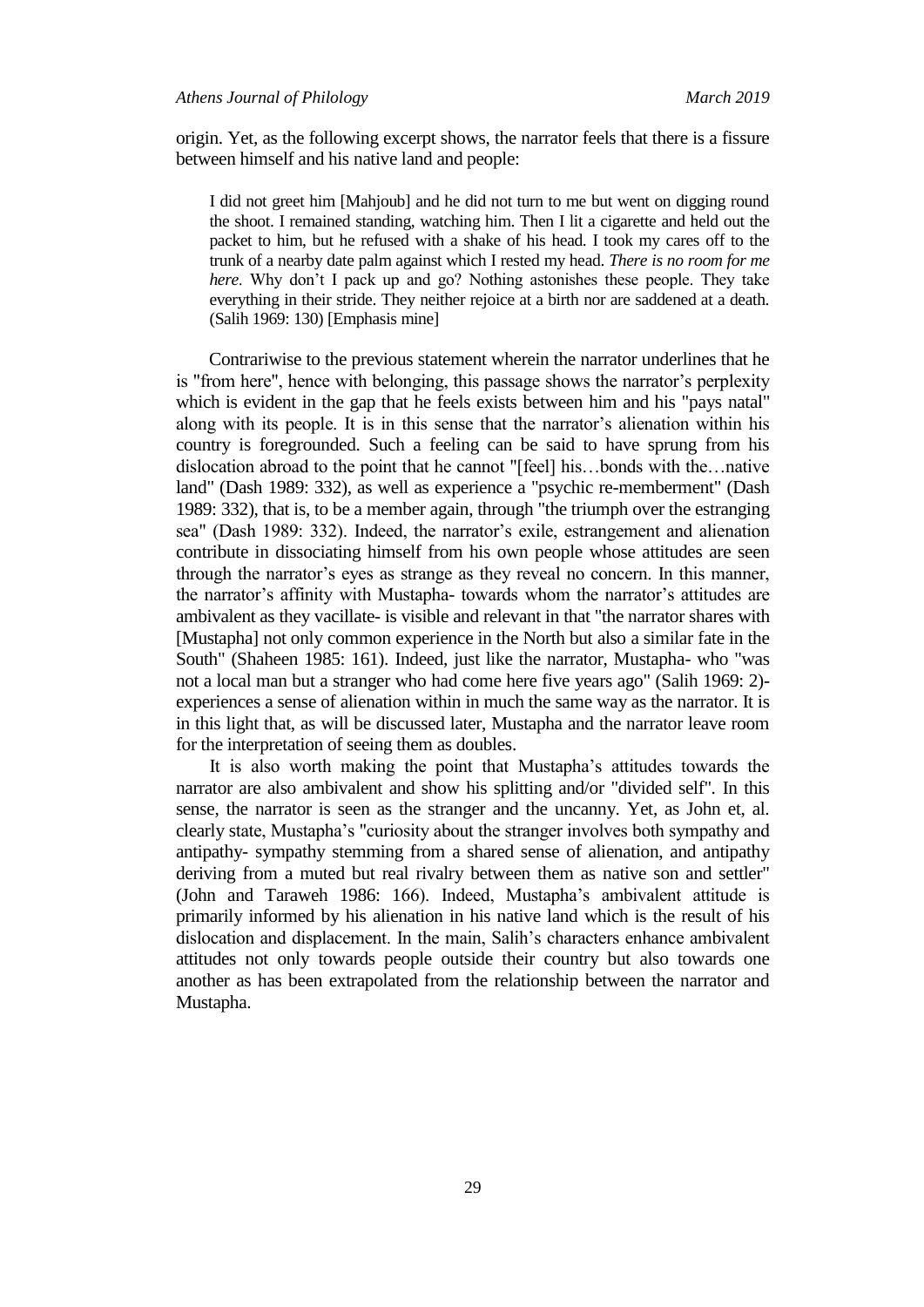#### **Mimic Man: The Black Man's "Going Western"**

If Kurtz is "the best known canonical example of the perils of going native" (Ashcroft, Griffiths and Tiffin 2013: 115), Mustapha Sa'eed, a distinctive postcolonial hero, is, along with Naipaul's Ralph Singh, probably a good case in point when it comes to "going western" and its nefarious consequences. Being the focal character around whom the main events revolve, Mustapha will be analyzed in such a way that shows his mimic acts, his "going western" which has led to his alienation, paranoid schizophrenia, and disillusionment, all of which feelings are as visible and as relevant as those Kurtz endured in *Heart of Darkness*. In fact, *Season of Migration to the North* is fraught with passages that account for Mustapha's mimicry. To exemplify, let's consider the following excerpt which reveals Mustapha's ability to master and appropriate the English language:

"I covered the first stage in two years and in the intermediate school I discovered other mysteries, amongst which was the English language. My brain continued on, biting and cutting like the teeth of a plough. Words and sentences formed themselves before me as though they were mathematical equations; algebra and geometry as though they were verses of poetry. I viewed the vast world in the geography lessons as though it were a chess board. The intermediate was the furthest stage of education one could reach in those days…" (Salih 1969: 22)

Through the white colonizers' eyes, notes Bhabha, "colonial mimicry is the desire for a reformed, recognizable Other, as a subject of difference that is almost the same, but not quite" (Bhabha 1994: 86). Basically, the need for mimic men springs from the white man's conviction that they will serve as a bridge between the Europeans and the rest of those natives they have under control. It is in this respect that one of the most striking paradoxes about colonialism comes to the fore and shows the slippages of colonial discourse: while there is a tendency to set apart Europeans from Africans based on the system of binarism, colonial mimicry effaces these borders. It is also in this line that mimicry results in ambivalent and hybrid identities which reify in no manner the Manichean portrayal as being fixed and pure, and it shows "a desire to sever the ties with 'self' in order to move towards 'other'" (Kumar 2011: 2). Yet, mimicry can turn out to be a source of threat to the white man, hence emerges a strategy of resistance in that it disturbs the authority of colonial discourse as Bhabha underlines and as the character of Mustapha testifies.

To pursue the same line of thinking, "raised 'through our English school" (Bhabha 1994: 86), Mustapha masters the English language by virtue of his mind which he conceives of as his "sole weapon" as a "sharp knife inside [his] skull" (Salih 1969: 26). Certainly, it is this mastery of the English language, as part and parcel of his general knowledge, that has acted as a tool for exacting revenge upon the English women whom he seduces and whose bodies he appropriates and conquers. In this sense, Mustapha deploys the English language to cater for his needs of conquering the west sexually. This idea can be said to be illustrated in Mustapha's saying that the English "schools were started so as to teach us how to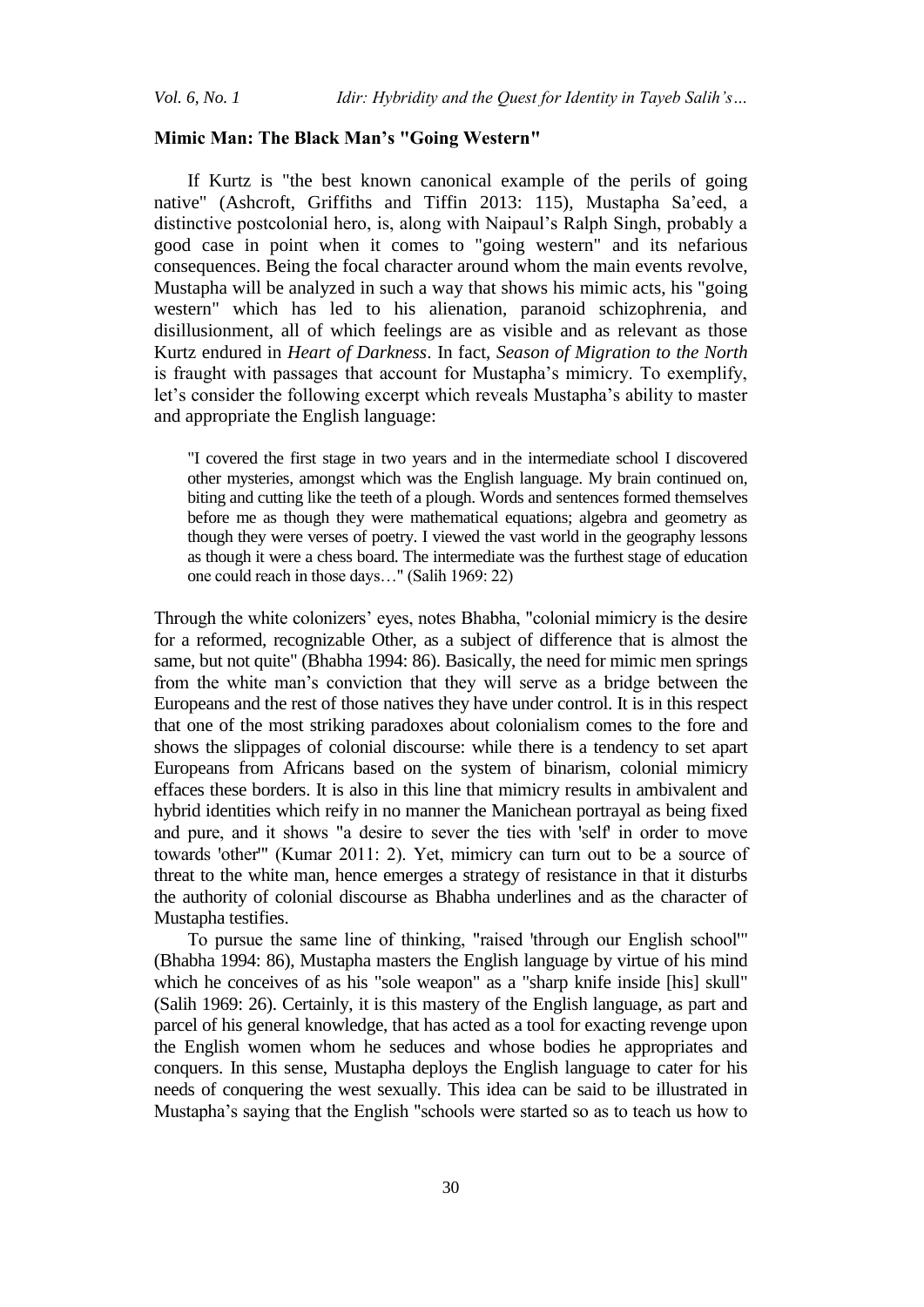say 'Yes' in their language... Yes, my dear sirs, I came as an invader into your very homes: a drop of the poison which you have injected into the veins of history..." (Salih 1969: 95). This is revelatory of Mustapha's growing awareness of the role of colonial school, as well as his awareness of his mimicry and his resemblance which disrupts the authority of the colonizer in so far as, Bhabha states, "the look of surveillance returns as the displacing gaze of the disciplined, where the observer becomes the observed" "the look of surveillance returns as the displacing gaze of the disciplined, where the observer becomes the observed" (Bhabha 1994: 92). In this light, Mustapha's mimicry reverses the dialectics of power relationships as he becomes an observer above the white man.

Instances that testify to Mustapha's mastery of English, hence his mimicry and his resemblance to the white man, are many and various. What follows is one further example wherein Mamur, one of the ex-classmates of Mustapha, shows that latter's mastery of the white man's language, hence his assimilation:

[Mustapha] was the spoilt child of the English and we all envied him and expected he would achieve great things. We used to articulate English words as though they were Arabic and were unable to pronounce two consonants together without putting a vowel in between, whereas Mustafa Sa'eed would contort his mouth and thrust out his lips and the words would issue forth as though from the mouth of one whose mother tongue it was. This would fill us with annoyance and admiration at one and the same time. With a combination of admiration and spite we nicknamed him "the black Englishman". (Salih 1969: 52-53)

This passage further evinces Mustapha's mimicry of English which he masters and pronounces as if it were his mother language. In fact, as Mamur states, Mustapha is a distinguishable person when it comes to learning English to the point he is labeled by his classmates as "the black Englishman". This is a significant nickname which testifies to Mustapha's "going English" and his absorption of the English language. In this line of thought, if we admit the role of language as it offers a window to the other's culture, and a doorway into understanding his civilization, Mustapha is in no way able to absorb western civilization. It is at this juncture that Mustapha's "going western" is foregrounded as clearly seen in his fascination with the English language and culture. Yet, Mustapha's "going western", as previously hinted at, enhances in him a sense of paranoia as he wants to act as a god over the white women in such a way that reveals his self-deception. This idea is reminiscent of Conrad's Kurtz who, having gone native, has a burgeoning desire to control Africans and act as their god. In fact, his killing of Africans and placing their heads around the Inner Station shows his self-deception and his sense of paranoia and megalomania.

Although there is not much textual evidence that shows the narrator's "going western", it remains safe to regard him as no less striking example of mimic men in so far as he spends seven years in England studying English poetry. On this basis, the narrator can be said to be trapped between two cultures which make him lose his sense of identity and belonging. In fact, the narrator and Mustapha's loss of identity has led to their psychological disturbance, particularly upon their return to their native country. It is in this regard that the perils of "going western" are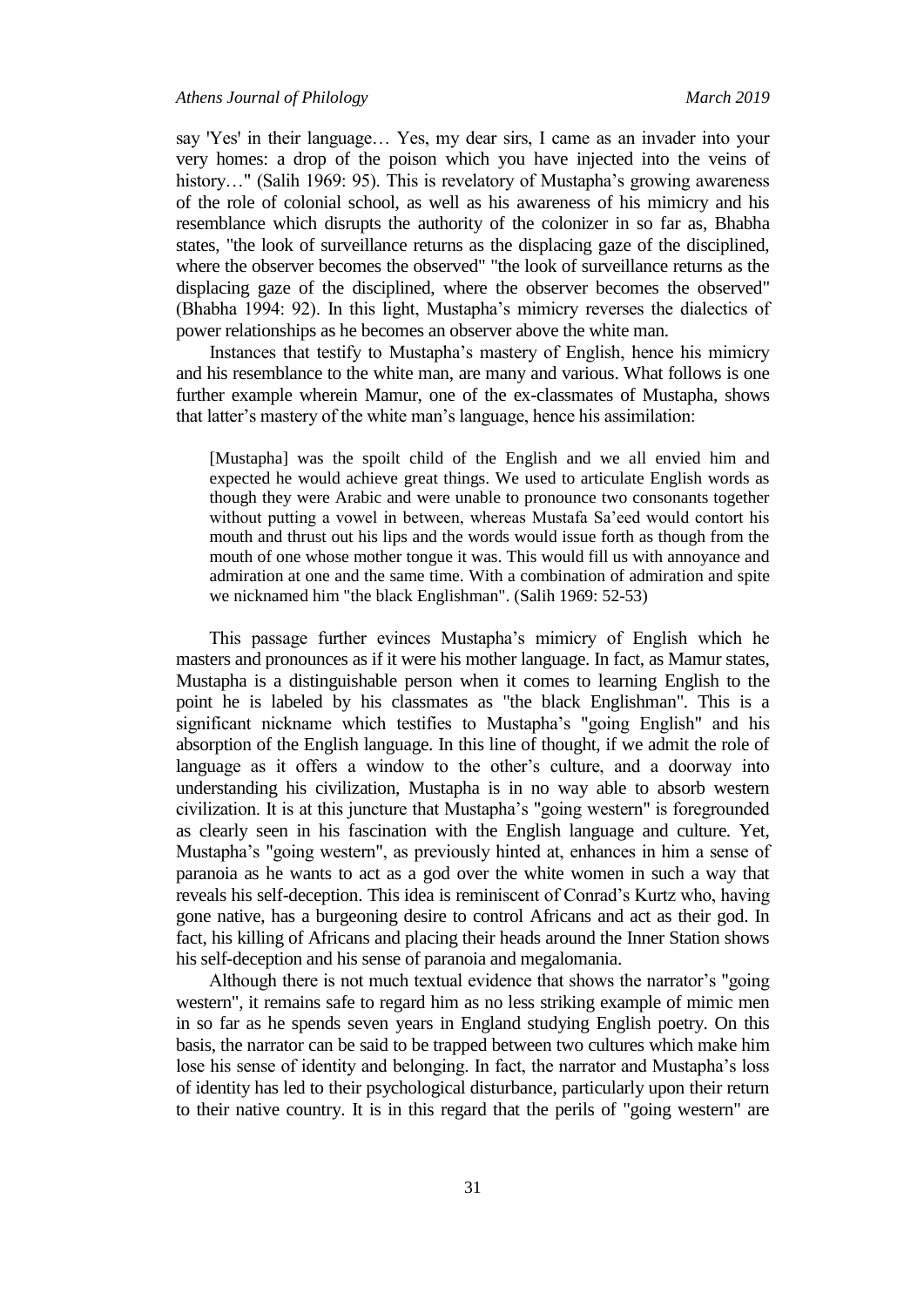foregrounded. They are certainly a full embodiment of "the natives [who] feel perpetually trapped and shipwrecked in their native land for the destined wretchedness making them embrace borrowed culture, language, fashion and style only to experience ever-prevailing and ever-tormenting ambivalence which destabilizes their lives in entirety" (Kumar 2011:1). Torn between two experiences, the narrator and Mustapha endure a sense of alienation and dislocation to the point that they are strangers to each other, to their own villagers, and to themselves. Having been unable neither to reconnect with his homeland in Africa nor to bond himself with England through, for instance, establishing a library of English books, Mustapha feels completely detached as he has no belonging. Indeed, his sense of dislocation, psychological disturbance, and his loss of self-have resulted in his tragic death which he meets in the Nile in such a way that is evocative of Kurtz's tragic death in the Congo River.

Mustapha's vanishing intensifies, as previously pointed out, the narrator's impulse to identify with him, and to embark on a journey towards discovering Mustapha who is emblematic of his alter ego. This idea can be said to find expression in the moment when the latter enters the room of the former wherein he encounters his distorted face as the following excerpt shows:

I opened a second window and a third, but all that came in from outside was more darkness. I struck a match. The light exploded on my eyes and out of the darkness there emerged a frowning face with pursed lips that I knew but could not place. I moved towards it with hate in my heart. It was my adversary Mustafa Sa'eed. The face grew a neck, the neck two shoulders and a chest, then a trunk and two legs, and I found myself standing face to face with myself. This is not Mustafa Sa'eed — it's a picture of me frowning at my face from a mirror. (Salih 1969: 135)

Prior to and during this moment, the narrator expresses concern about Mustapha as a stranger, and he exhibits towards him a sense of aversion, hate, enmity, and a tendency of disassociation. Yet, given the ambivalent nature of identity, the narrator finds it hard to disassociate himself from Mustapha who "has…become part of the [narrator's] world, [and] a thought in [his] brain" (Salih 1969: 50). In fact, the narrator's obsession with Mustapha and his eagerness to know about him is in fact a search for his identity. The narrator's entrance into Mustapha's room shows his journey to discover his "self" which is reflected in the mirror, as shown in the above passage. As his mirror image, the narrator finds himself within the world of Mustapha with whom he identifies as his "alter ego reflecting the dark potential within the narrator himself" (John and Tataweh 1986: 165). In this sense, performed through Mustapha, the narrator's journey is a journey into the recesses of his soul. The narrator's identification with Mustapha as his alter ego is intensified, prior to the narrator's entrance in the room, in the moment of Mustapha's drowning in the Nile. This idea finds illustration in the narrator's asking: "Was it likely that what had happened to Mustafa Sa'eed could have happened to me? He had said that he was a lie, so was I also a lie? I too had lived with them…" (Salih 1969: 59). Ambivalent as it is, the narrator's attitude towards Mustapha rests on perplexity. Although the narrator strives hard to cut ties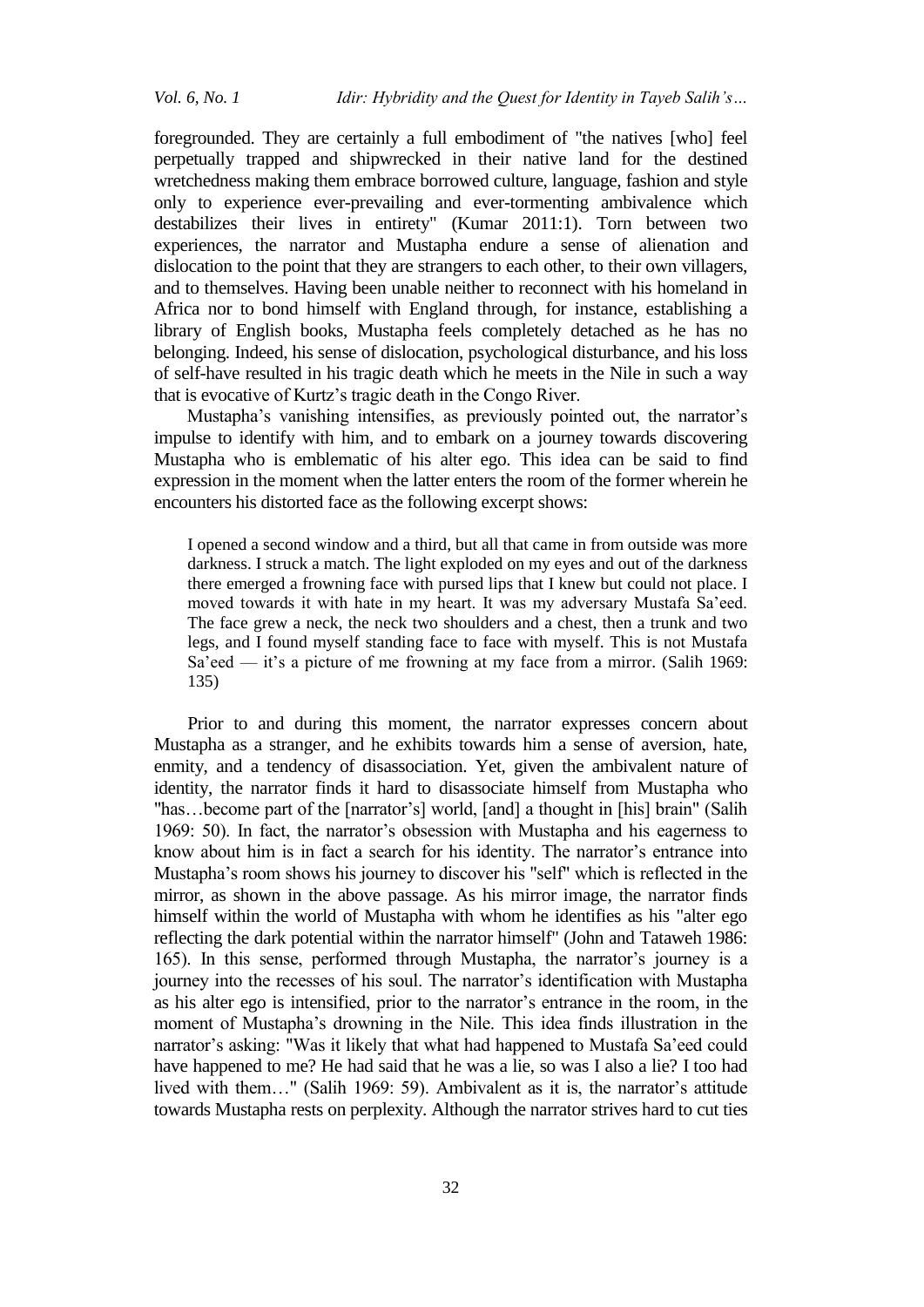with Mustapha by deeming him a stranger, he still has a burgeoning desire to identify with him in such a way that testifies to their doubleness. In this sense, Mustapha remains the narrator's alter ego who absorbs western civilization, embraces modernity, and engages in a sexual conquest of the white women. All these things are emblematic of the narrator's dark self which he tries to hide as he claims maintaining his native traditions, pure identity, and his choice to avoid the white women. Yet, just like Mustapha, the narrator's being trapped between two cultures and experiences, his sense of dislocation, and his psychological disturbance have resulted in his following the path of Mustapha through throwing himself in the Nile. Indeed, as products of a shared traumatic experience, Mustapha and the narrator undergo the same fate.

#### **Conclusion**

This paper has offered a perspective on the issue of hybridity-which is unrelated to ambivalence and mimicry-that is represented, albeit in different ways, and occupies a central place in *Season of Migration to the North*. The crux argument of this paper lies in the idea that characters' development of hybrid identities stems mainly from cultural and colonial encounters and displacement in another space. Hybridity, as Bhabha shows, challenges the essentialist Manichean perception of identities based on drawing borders of difference between the self and the other. In the light of hybridity, these lines of demarcation are drawn into a Lacanian mirror-image wherein the other plays an important role in defining the self; hence the idea of the complementarity of identities. Yet, as the examination of Salih's characters has revealed, the hybrid and ambivalent identities have resulted in characters' conflicts with themselves and with their surroundings. Indeed, characters' ambivalence enhances in them a sense of alienation, exile, and dislocation, all of which, as the case of Mustapha evidences, have led to the characters' loss of self, hence their tragic ends.

## **References**

- Ashcroft B, Griffiths G, Tiffin H (Eds.) (2013) *Postcolonial Studies: The Key Concepts*  $(3<sup>rd</sup> Ed.)$ . New York: Routledge.
- Bhabha KH (1994) *The Location of Culture*. London: Routledge.
- Dash M (1989) "In Search of the Lost Body: Redefining the Subject in Caribbean Literature". *Kunapipi* 11(1): Article 5. Retrieved from https://bit.ly/2QRI7qm.
- Geesey P (1997) "Cultural Hybridity and Contamination in Tayeb Salih's Mawsim al-hijra ila al-Shamal". *Season of Migration to the North* 28(3): 128-140.
- John J, Taraweh Y (1986) "Quest for Identity: The I-Thou Imbroglio in Tayeb Salih᾽s: *Season of Migration to the North*". *Arab Studies Quarterly* 8(2): 161-177.
- Kumar S (2011) "Bhabha's Notion of Mimicry and Ambivalence in V.S Naipaul's *A Bend in the River*". *Journal of Arts, Science & Commerce* II(4, Oct.).

Loomba A (1998) *Colonialism/ Postcolonialism.* London and New York: Routledge.

Makdisi SS (1992) "The Empire Renarrated: *Season of Migration to the North* and the Reinvention of the Present". *Critical Inquiry* 18(4): 804-820.